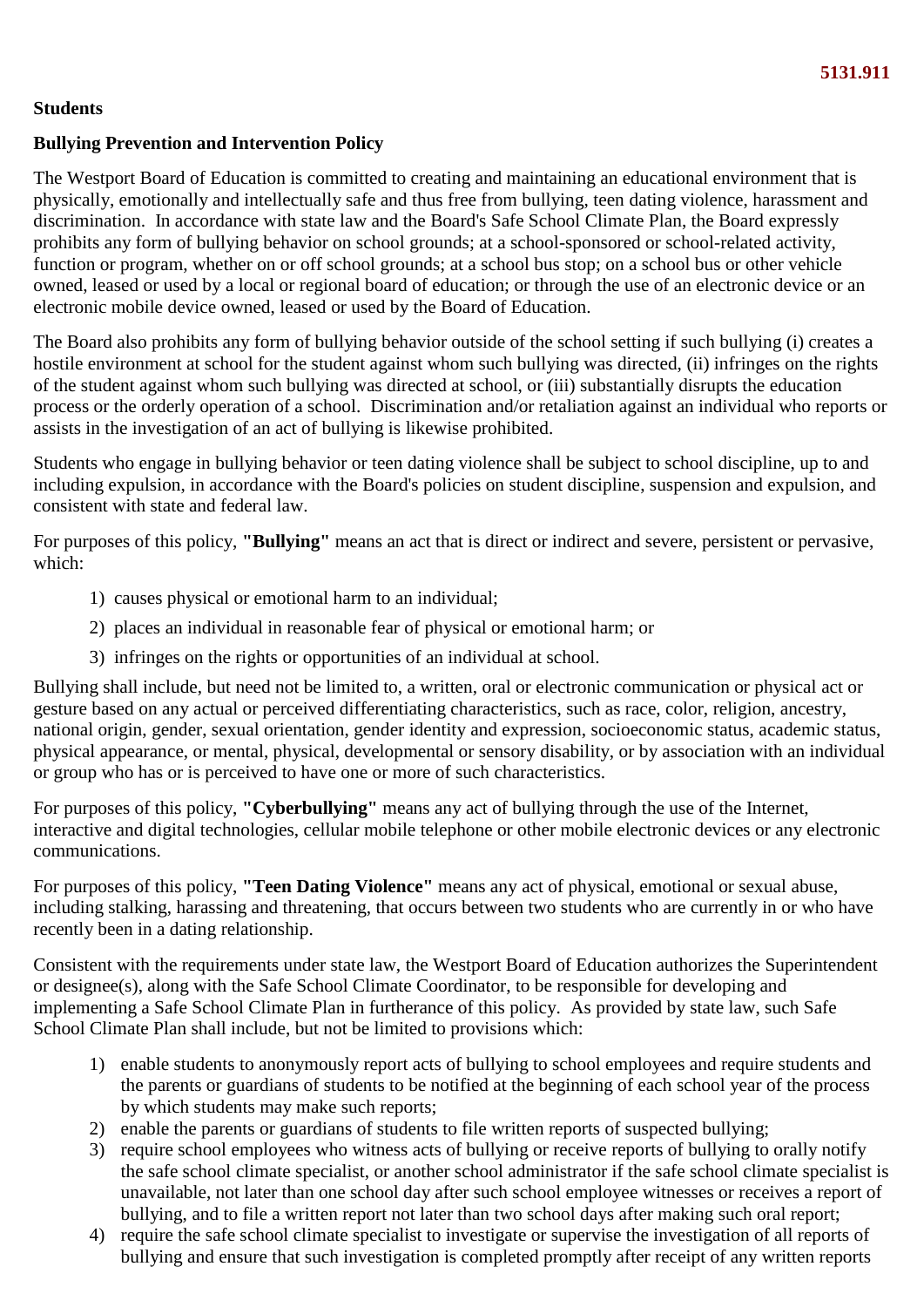made under this section and that the parents or guardians of the student alleged to have committed an act or acts of bullying and the parents or guardians of the student against whom such alleged act or acts were directed receive prompt notice that such investigation has commenced;

- 5) require the safe school climate specialist to review any anonymous reports, except that no disciplinary action shall be taken solely on the basis of an anonymous report;
- 6) include a prevention and intervention strategy for school employees to deal with bullying and teen dating violence
- 7) provide for the inclusion of language in student codes of conduct concerning bullying;
- 8) require each school to notify the parents or guardians of students who commit any verified acts of bullying and the parents or guardians of students against whom such acts were directed not later than forty-eight hours after the completion of the investigation described in subdivision (4), above (A) of the results of such investigation, and (B) verbally or by electronic mail, if such parents' or guardians' electronic mail addresses are known, that such parents or guardians may refer to the plain language explanation of the rights and remedies available under Conn. Gen. Stat. Section 10-4a and 10-4b published on the Internet website of the Board;
- 9) require each school to invite the parents or guardians of a student against whom such act was directed to a meeting to communicate to such parents or guardians the measures being taken by the school to ensure the safety of the student against whom such act was directed and policies and procedures in place to prevent further acts of bullying;
- 10) require each school to invite the parents or guardians of a student who commits any verified act of bullying to a meeting, separate and distinct from the meeting required in subdivision (9) above, to discuss specific interventions undertaken by the school to prevent further acts of bullying;
- 11) establish a procedure for each school to document and maintain records relating to reports and investigations of bullying in such school and to maintain a list of the number of verified acts of bullying in such school and make such list available for public inspection, and annually report such number to the Department of Education and in such manner as prescribed by the Commissioner of Education;
- 12) direct the development of case-by-case interventions for addressing repeated incidents of bullying against a single individual or recurrently perpetrated bullying incidents by the same individual that may include both counseling and discipline;
- 13) prohibit discrimination and retaliation against an individual who reports or assists in the investigation of an act of bullying;
- 14) direct the development of student safety support plans for students against whom an act of bullying was directed that address safety measures the school will take to protect such students against further acts of bullying;
- 15) require the principal of a school, or the principal's designee, to notify the appropriate local law enforcement agency when such principal, or the principal's designee, believes that any acts of bullying constitute criminal conduct;
- 16) prohibit bullying (A) on school grounds, at a school-sponsored or school-related activity, function or program whether on or off school grounds, at a school bus stop, on a school bus or other vehicle owned, leased or used by a local or regional board of education, or through the use of an electronic device or an electronic mobile device owned, leased or used by the local or regional board of education, and (B) outside of the school setting if such bullying (i) creates a hostile environment at school for the student against whom such bullying was directed, or (ii) infringes on the rights of the student against whom such bullying was directed at school, or (iii) substantially disrupts the education process or the orderly operation of a school;
- 17) require, at the beginning of each school year, each school to provide all school employees with a written or electronic copy of the school district's safe school climate plan; and
- 18) require that all school employees annually complete the training described in Conn. Gen. Stat. §10- 220a or 10-222j related to the identification, prevention and response to bullying.

The notification required pursuant to subdivision (8) (above) and the invitation required pursuant to subdivisions (9) and (10) (above) shall include a description of the response of school employees to such acts and any consequences that may result from the commission of further acts of bullying. Any information provided under this policy or accompanying Safe School Climate Plan shall be provided in accordance with the confidentiality restrictions imposed under the Family Educational Rights Privacy Act ("FERPA") and the district's Confidentiality and Access to Student Information policy and regulations.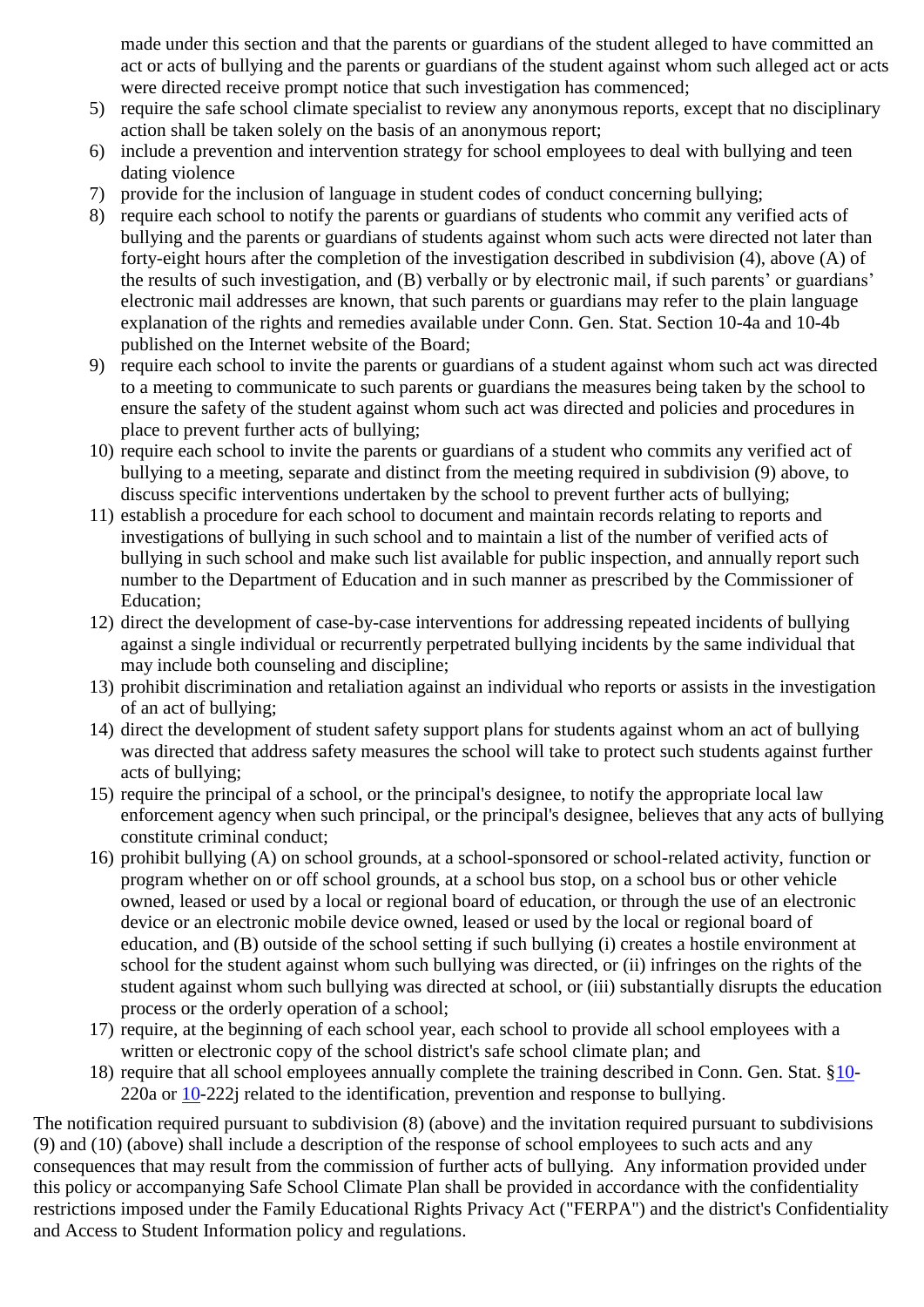The Board shall submit its Safe School Climate Plan to the Department of Education for review and approval. Not later than thirty (30) calendar days after approval by the Department, the Board shall make such plan available on the Board's and each individual school in the school district's web site and ensure that the Safe School Climate Plan is included in the school district's publication of the rules, procedures and standards of conduct for schools and in all student handbooks.

As required by state law, the Board, after consultation with the Connecticut Department of Education and the Connecticut Social and Emotional Learning and School Climate Advisory Collaborative, shall provide on the Board's website training materials to school administrators regarding the prevention of and intervention in discrimination against and targeted harassment of students based on such students' (1) actual or perceived differentiating characteristics, such as race, color, religion, ancestry, national origin, gender, sexual orientation, gender identity or expression, socioeconomic status, academic status, physical appearance or mental, physical, developmental or sensory disability, or (2) association with individuals or groups who have or are perceived to have one or more of such characteristics.

As required by state law, the Board shall post on its website the plain language explanation of rights and remedies under Connecticut General Statutes §§ 10-4a and 10-4b, as developed and provided to the Board by the Connecticut Social and Emotional Learning and School Climate Advisory Collaborative.

### Legal References:

Public Act 19-166 Public Act 21-95 Conn. Gen. Stat. § 10-145a Conn. Gen. Stat. § 10-145o Conn. Gen. Stat. § 10-220a Conn. Gen. Stat. § 10-222d Conn. Gen. Stat. § 10-222g Conn. Gen. Stat. § 10-222h Conn. Gen. Stat. § 10-222j Conn. Gen. Stat. § 10-222k Conn. Gen. Stat. § 10-222l Conn. Gen. Stat. § 10-222q Conn. Gen. Stat. § 10-222r Conn. Gen. Stat. §§10-233a through 10-233f

**Policy adopted: December 16, 2002** WESTPORT PUBLIC SCHOOLS **Amended: 6/18/07; 8/25/08; 12/19/11; 9/8/14** Westport, Connecticut **Policy Amended: June 11, 2018 Policy Amended: November 15, 2021**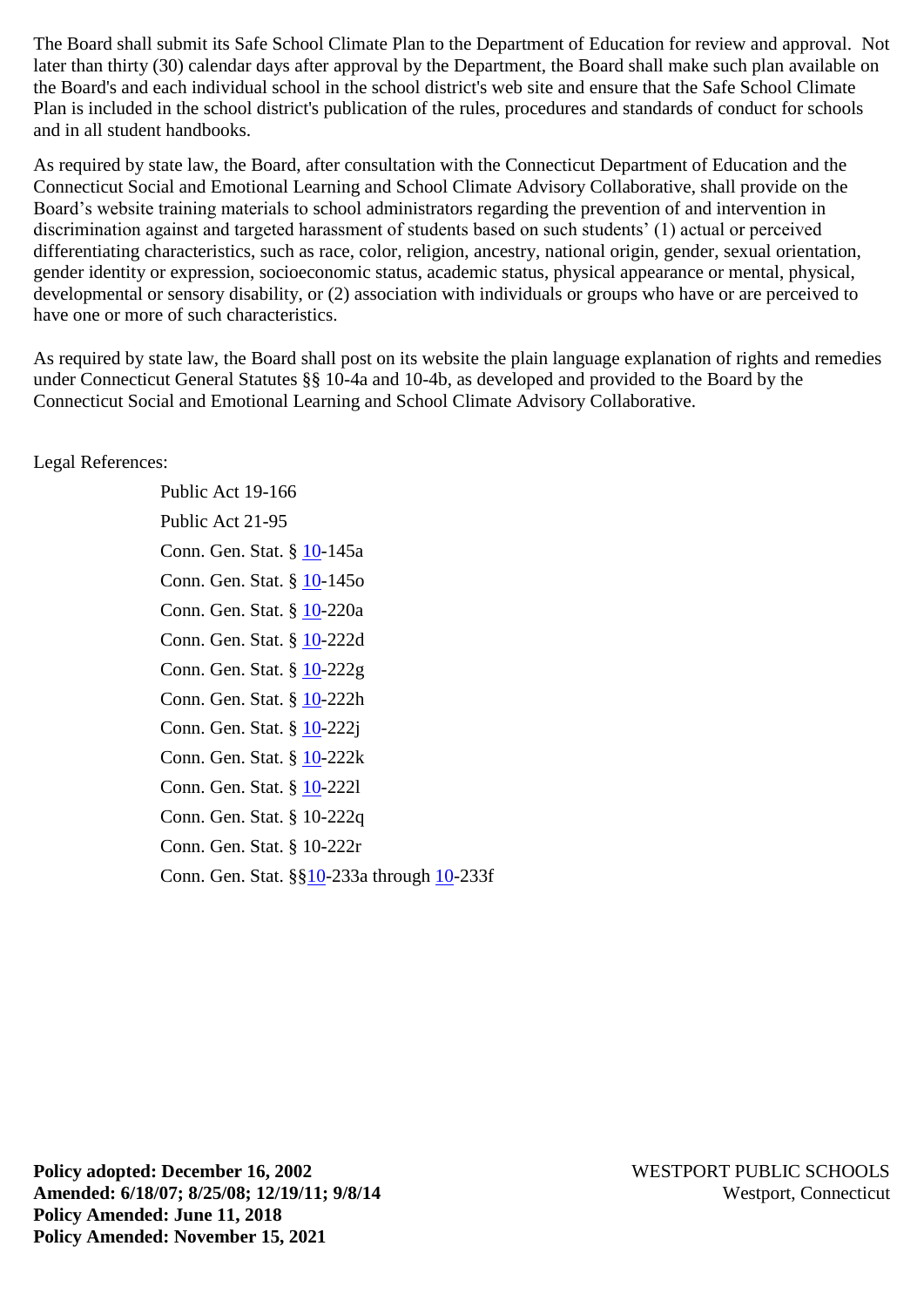

### REPORT OF SUSPECTED BULLYING BEHAVIORS OR TEEN DATING VIOLENCE (School Employees Should File with the School Principal) (Parents and Students May File with the School Principal or Any Other School Employee)

Target(s) of Behaviors/Violence:

Relationship of Reporter to Target (self, parent, teacher, peer, etc.):

**Report Filed** Against:

Date of Incident(s):

 $Location(s):$  Time:

Describe the basis for your report. Include information about the incident, participants, background to the incident, and any attempts you have made to resolve the problem. Please note relevant dates, times and places.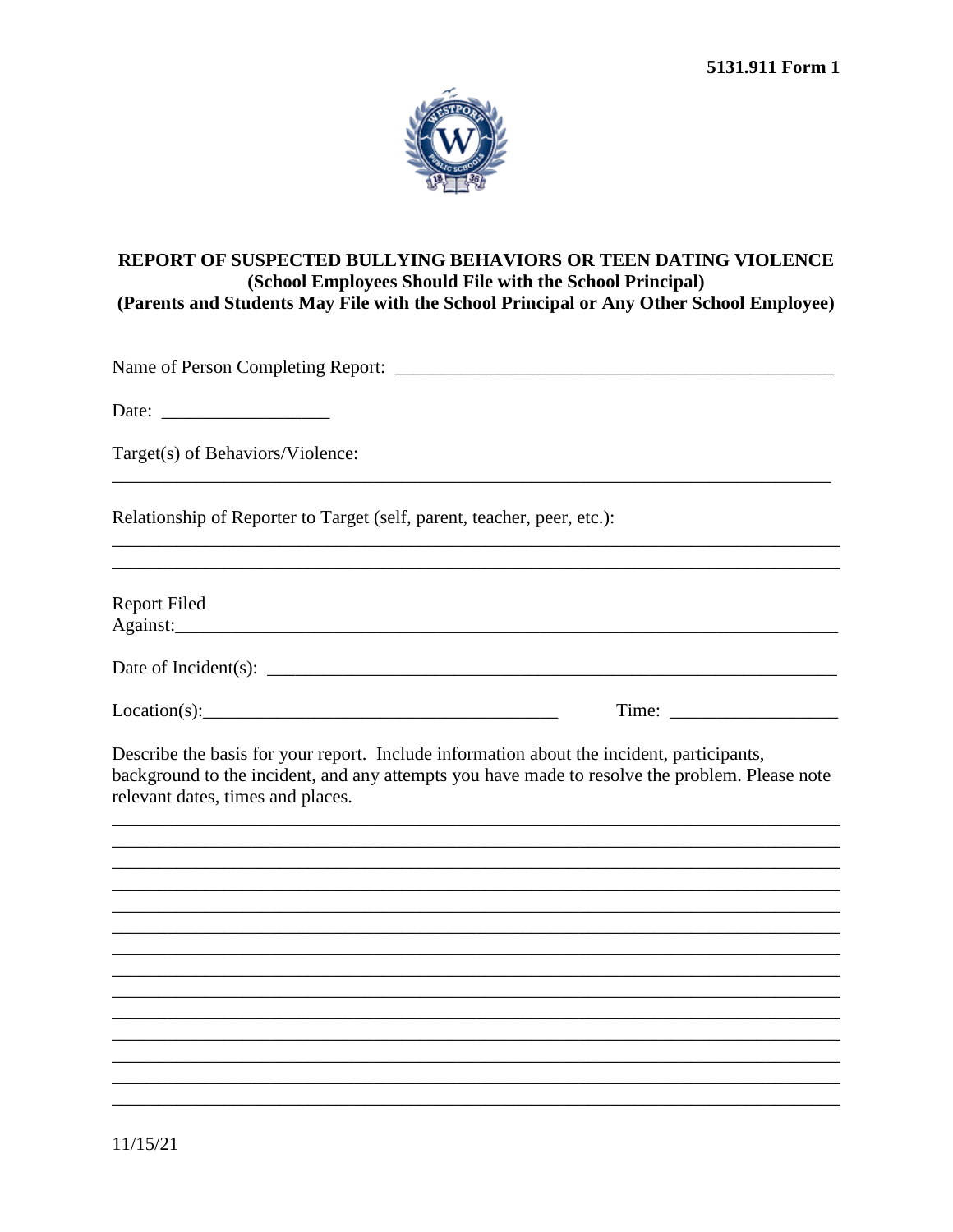Indicate if there are witnesses who can provide more information regarding your report. If the witnesses are not school district staff or students, please provide contact information.

| Name                                     | Address                                                                                              |             | Telephone Number |
|------------------------------------------|------------------------------------------------------------------------------------------------------|-------------|------------------|
|                                          |                                                                                                      |             |                  |
|                                          | Have there been previous incidents? (circle one)                                                     | Yes         | No               |
| approximate date(s) and the location(s): | If "yes", please describe the behavior of concern, or the violence that occurred; include the        |             |                  |
|                                          |                                                                                                      |             |                  |
|                                          | Were these incidents reported to school employees? (circle one) Yes                                  |             | N <sub>o</sub>   |
|                                          | If "Yes", to whom was it reported and when?                                                          |             |                  |
| Was the report verbal or written?        |                                                                                                      |             |                  |
| Proposed Solution:                       |                                                                                                      |             |                  |
| as possible.                             | Indicate your opinion on how this problem might be resolved in the school setting. Be as specific    |             |                  |
|                                          |                                                                                                      |             |                  |
|                                          | I certify that the above information and events are accurately depicted to the best of my knowledge. |             |                  |
| <b>Signature of Reporter</b>             | Date Submitted                                                                                       | Received By | Date Received    |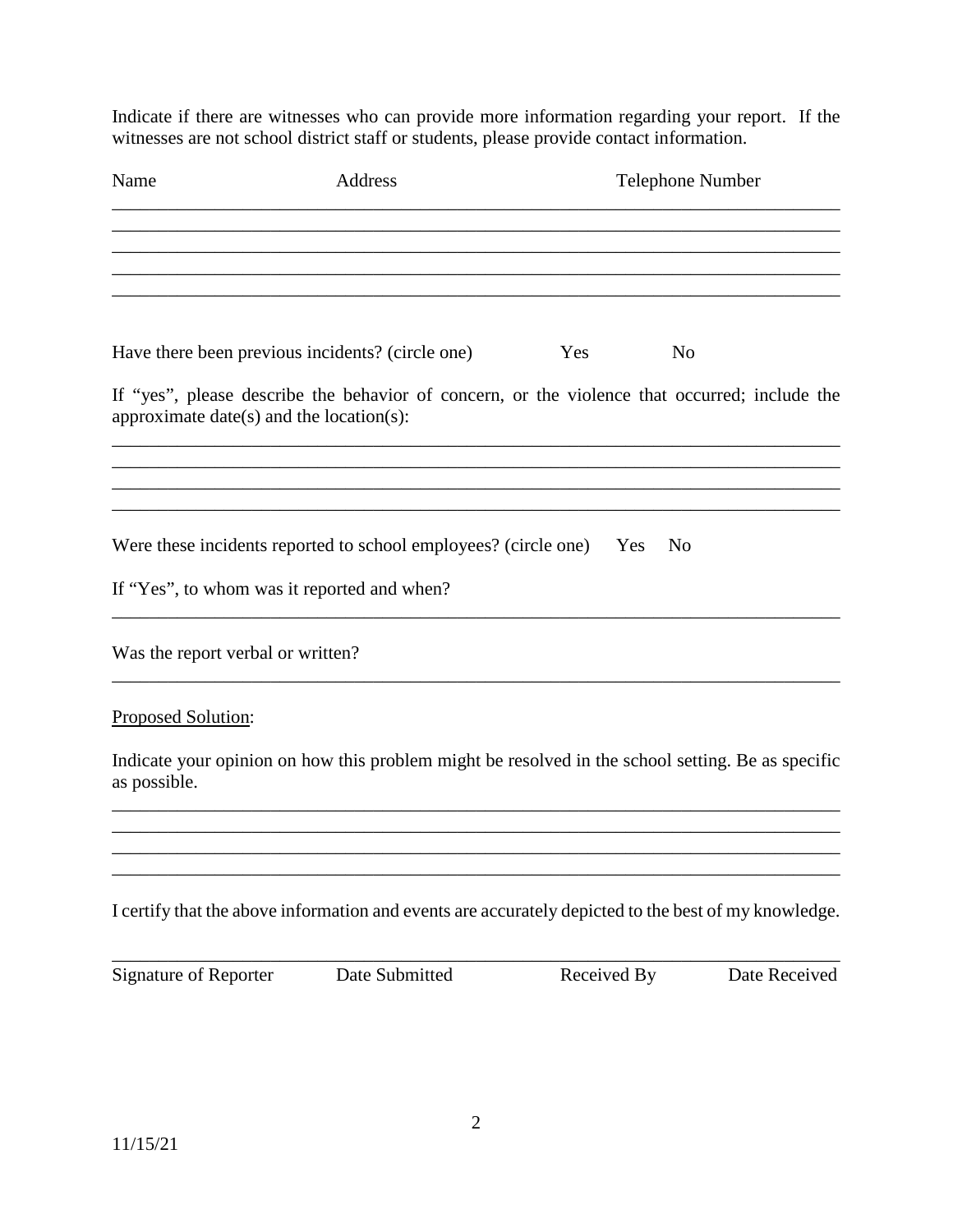

# **INTERNAL INVESTIGATION NOTES FOR REPORTS OF BULLYING BEHAVIORS**

### For Staff Use Only:

| Has student reporter requested anonymity? Y<br>$\mathbf N$                                                                                                     |
|----------------------------------------------------------------------------------------------------------------------------------------------------------------|
| Does the school have parent/guardian consent to disclose that a complaint as to this student has<br>been filed in connection with the investigation?<br>Y<br>N |
| Administrative Investigation Notes (use separate sheet if necessary):                                                                                          |
|                                                                                                                                                                |
|                                                                                                                                                                |
|                                                                                                                                                                |
| Bullying Verified? Yes ____<br>$No$ <sub>____</sub>                                                                                                            |
| Remedial Action(s)                                                                                                                                             |
|                                                                                                                                                                |
|                                                                                                                                                                |
|                                                                                                                                                                |

(Attach bullying complaint and witness statements. If bullying is verified, attach notification to parents of students involved, invitation to parent meetings, and records of parent meetings).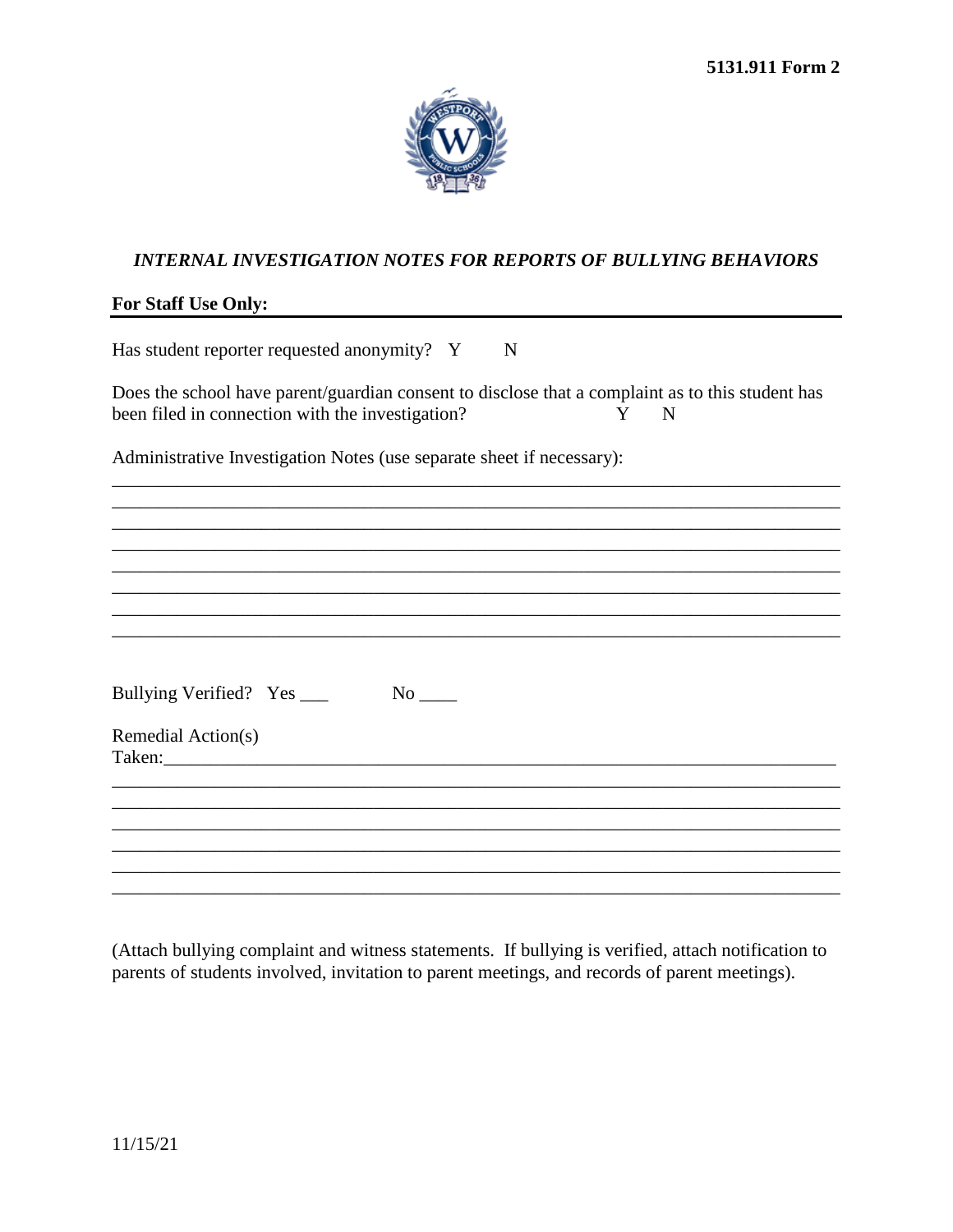

# **WESTPORT PUBLIC SCHOOLS REPORT OF BULLYING FORM/INVESTIGATION SUMMARY**

| For Staff Use Only:                                                          |  |
|------------------------------------------------------------------------------|--|
|                                                                              |  |
|                                                                              |  |
| Reporter Information:                                                        |  |
| Anonymous student report                                                     |  |
| Staff Member report                                                          |  |
| Parent/Guardian report_____                                                  |  |
| Student report                                                               |  |
|                                                                              |  |
|                                                                              |  |
|                                                                              |  |
|                                                                              |  |
|                                                                              |  |
|                                                                              |  |
| <b>Administrative Investigation Notes (use separate sheet if necessary):</b> |  |
|                                                                              |  |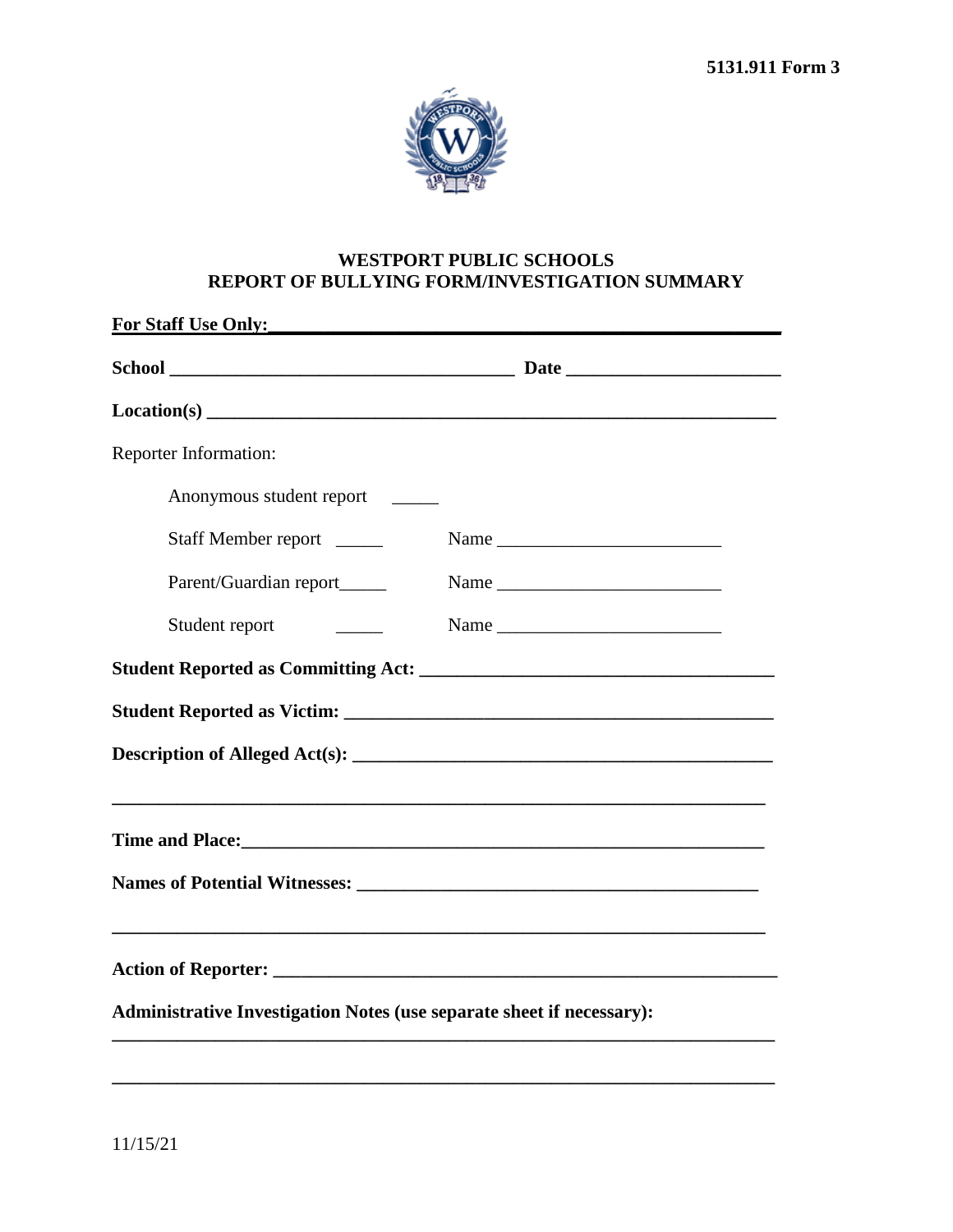#### **If Bullying Verified, Has Notification Been Made to Parents of Students Involved?**

| Parents' Names: | Date Sent: |
|-----------------|------------|
| Parents' Names: | Date Sent: |
| Parents' Names: | Date Sent: |
| Parents' Names: | Date Sent: |

### **If Bullying Verified, Have Invitations to Meetings Been Sent to Parents of Students Involved?**

| Parents' Names: | Date Sent: |
|-----------------|------------|
| Parents' Names: | Date Sent: |
| Parents' Names: | Date Sent: |
| Parents' Names: | Date Sent: |

### **Date of Meetings**:

\_\_\_\_\_\_\_\_\_\_\_\_\_\_\_\_\_\_\_\_\_\_\_\_\_\_\_\_\_\_\_ \_\_\_\_\_\_\_\_\_\_\_\_\_\_\_\_\_\_\_\_\_\_\_\_\_\_\_\_\_\_\_

**If Bullying Verified, Has School Developed Student Safety Support/Intervention Plan?**

Y N

**(Attach bullying complaint and witness statements. If bullying is verified, attach: 1) notification to parents of students involved that includes a description of the school's response to the acts of bullying, the results of the investigation, and via e-mail if e-mail addresses are known, a statement that the parents may refer to the plain language explanation of rights and remedies available under Conn. Gen. Stat. §§ 10-4a and 10-4b once such explanation has been provided to the Board by the Connecticut Social and Emotional Learning and School Climate Advisory Collaborative and published on the District's website; 2) invitations to parent meetings; and 3) and records of parent meetings).**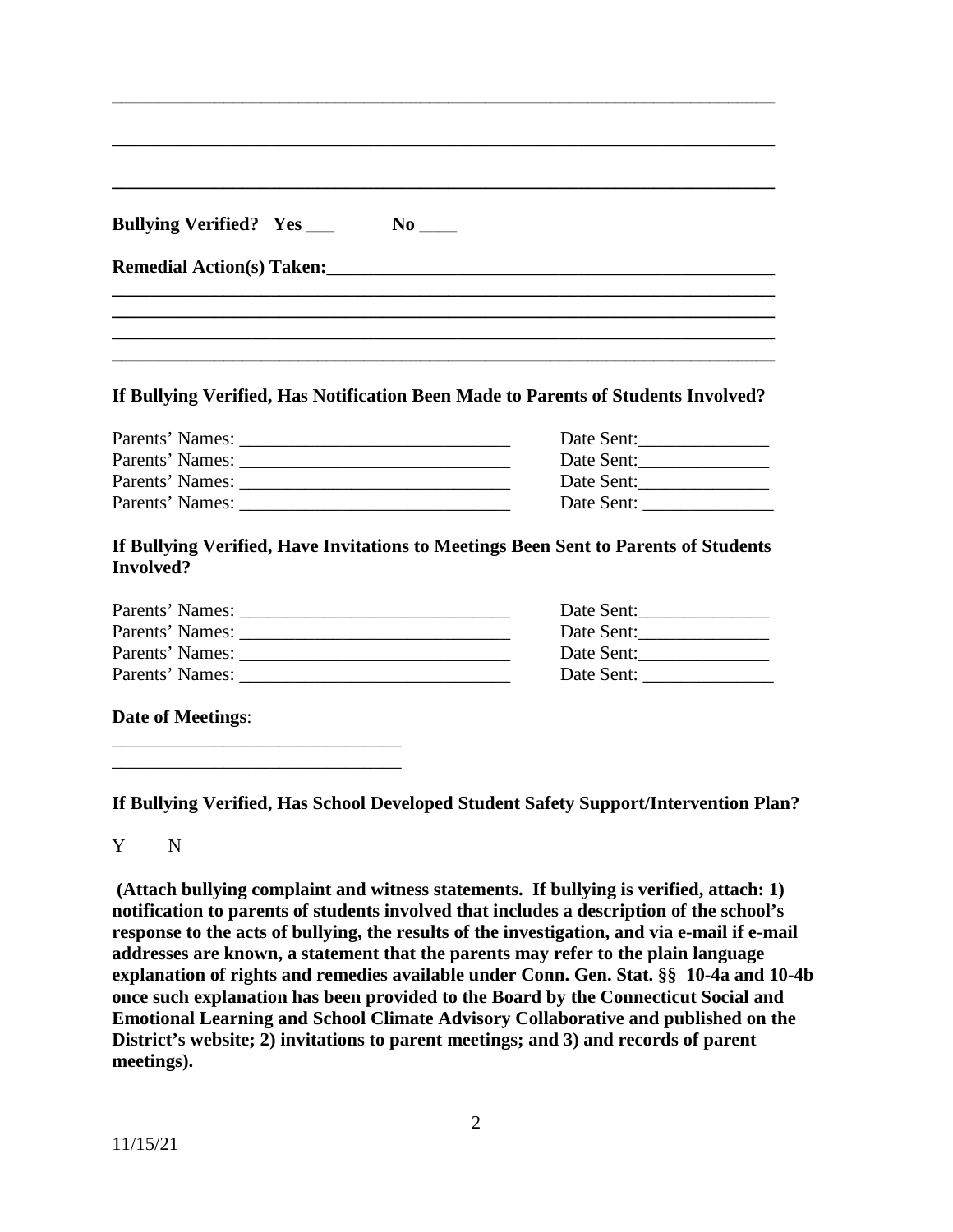

# **Westport Public Schools Report of Bullying/Consent to Release Student Information**

| Date:                   |  |
|-------------------------|--|
| <b>Name of Student:</b> |  |
| School:                 |  |

To Parent/Guardian:

A report of bullying has been made on behalf of your child alleging that he/she has been the victim of bullying. In order to facilitate a prompt and thorough investigation of the report, the Westport Public Schools may wish to disclose the fact that this complaint has been filed in connection with investigation.

# *(Please check one):*

\_\_\_\_\_\_\_ I hereby give permission for the [\_\_\_\_\_\_\_\_\_\_\_\_\_\_\_\_\_\_\_\_\_\_\_\_] Public Schools to disclose the fact that a complaint concerning my child has been filed as part of its investigation of that complaint.

\_\_\_\_\_\_ I do **NOT** give permission for the [\_\_\_\_\_\_\_\_\_\_\_\_\_\_\_\_\_\_\_\_\_\_\_\_] Public Schools to disclose the fact that a complaint concerning my child has been filed as part of its investigation of that complaint.

Signature of Parent/Guardian Date

\_\_\_\_\_\_\_\_\_\_\_\_\_\_\_\_\_\_\_\_\_\_\_\_\_\_\_\_\_\_\_\_\_\_\_\_\_\_\_\_\_

\_\_\_\_\_\_\_\_\_\_\_\_\_\_\_\_\_\_\_\_\_\_\_\_\_\_\_\_\_\_\_\_\_\_\_\_\_\_\_\_\_ Name (Please print)